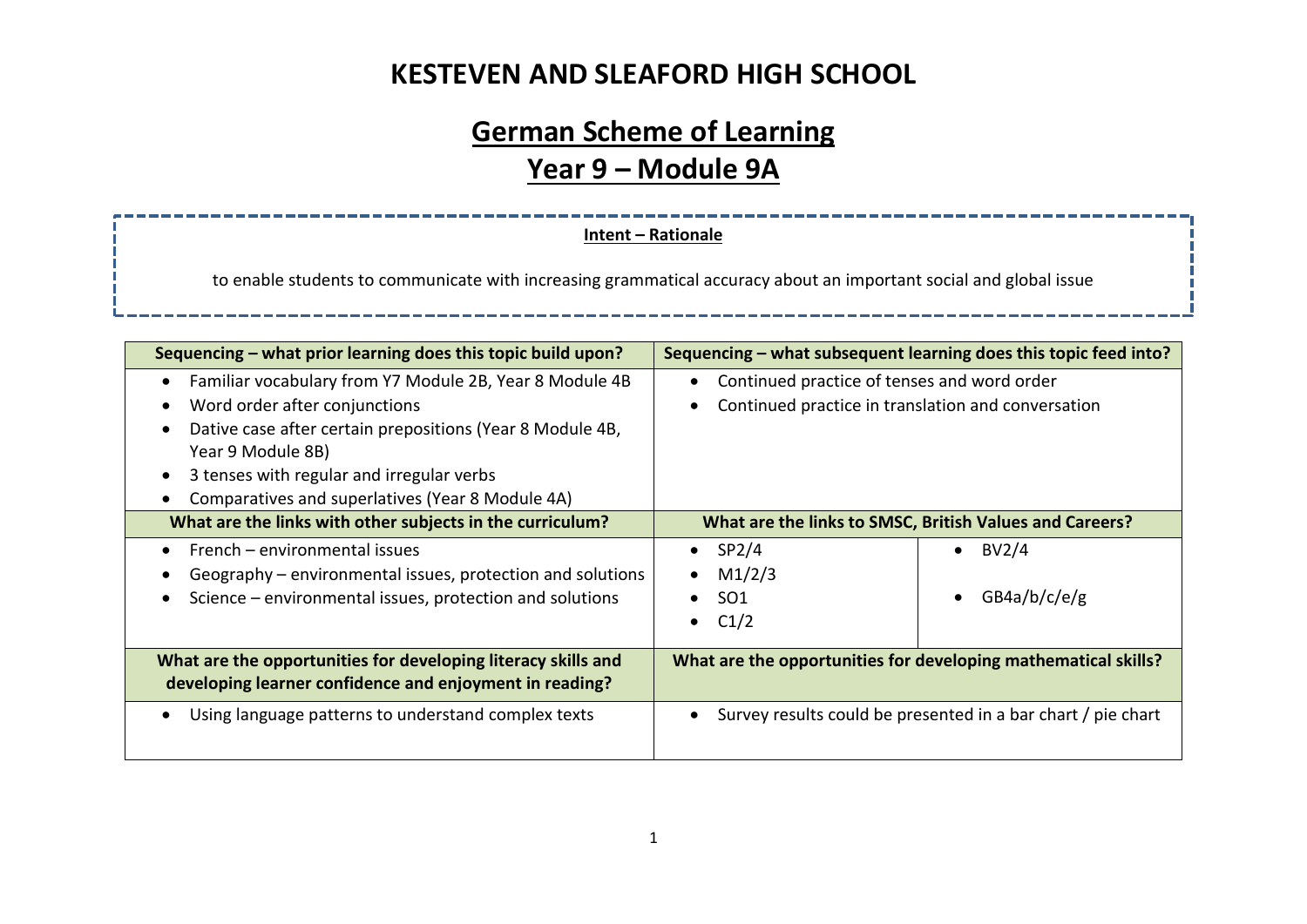### **Intent – Concepts**

| What knowledge will students gain and what skills will they develop as a consequence of this topic? |  |  |  |  |
|-----------------------------------------------------------------------------------------------------|--|--|--|--|
| Know                                                                                                |  |  |  |  |
| vocabulary to describe where I live, how I travel around, environmental issues and some solutions   |  |  |  |  |
| what case to use after prepositions                                                                 |  |  |  |  |
| key verb forms to talk about the past, present and future                                           |  |  |  |  |
| <b>Apply</b>                                                                                        |  |  |  |  |
| knowledge about language patterns to increase accuracy                                              |  |  |  |  |
| knowledge about compound nouns to understand new vocabulary                                         |  |  |  |  |
| knowledge about adjectives to form comparative and superlative forms                                |  |  |  |  |
| <b>Extend</b>                                                                                       |  |  |  |  |
| speaking skills to take part in a conversation                                                      |  |  |  |  |
| translation skills to accurately render language into target language and mother tongue             |  |  |  |  |

| What subject specific language will be used and developed in this topic?                                   | What opportunities are available for assessing the progress<br>of students?                                                                                                                                              |
|------------------------------------------------------------------------------------------------------------|--------------------------------------------------------------------------------------------------------------------------------------------------------------------------------------------------------------------------|
| Subordinating conjunction<br>Dative case<br>Compound noun<br>$\bullet$<br>Comparative and superlative form | Translation of authentic texts into English<br>Written sentences based on pictures<br>Written blog about environment at home<br>Translation of longer sentences into English and<br>German<br>Speed dating speaking task |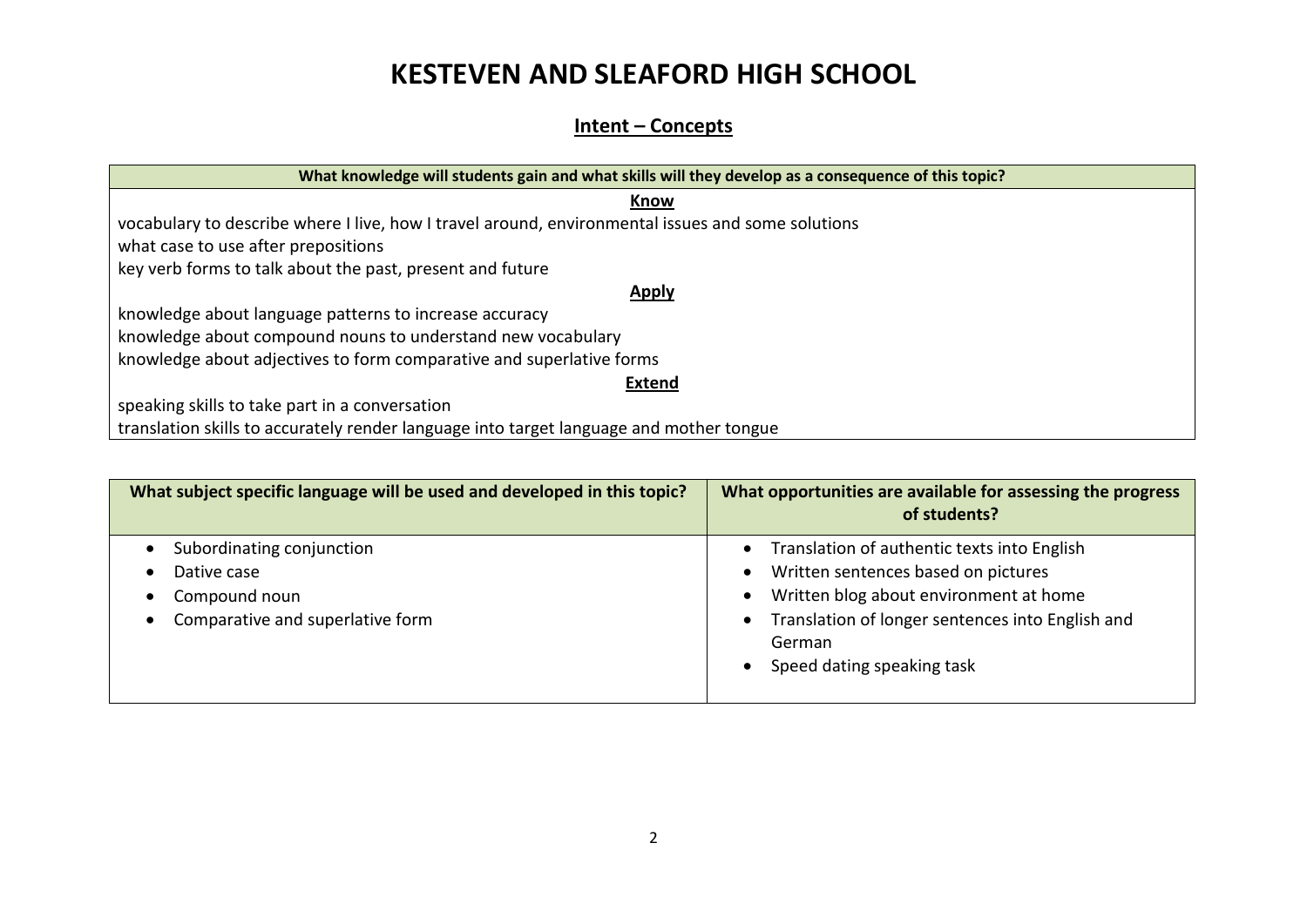| <b>Lesson title</b> | <b>Learning challenge</b>                               | <b>Higher level challenge</b>                              | <b>Suggested activities and resources</b> |
|---------------------|---------------------------------------------------------|------------------------------------------------------------|-------------------------------------------|
| Meine Gegend        | Describing where I live in detail                       | Justifying opinions about                                  |                                           |
|                     | with simple opinions                                    | where I live with accurate                                 |                                           |
|                     |                                                         | word order and more complex                                |                                           |
|                     |                                                         | vocabulary                                                 |                                           |
|                     |                                                         |                                                            |                                           |
|                     |                                                         |                                                            |                                           |
|                     |                                                         |                                                            |                                           |
|                     |                                                         |                                                            |                                           |
|                     |                                                         |                                                            |                                           |
|                     |                                                         |                                                            |                                           |
|                     |                                                         |                                                            |                                           |
|                     |                                                         |                                                            |                                           |
|                     |                                                         |                                                            |                                           |
|                     |                                                         |                                                            |                                           |
|                     |                                                         |                                                            |                                           |
|                     |                                                         |                                                            |                                           |
|                     |                                                         |                                                            |                                           |
|                     |                                                         |                                                            |                                           |
|                     |                                                         |                                                            |                                           |
|                     |                                                         |                                                            |                                           |
|                     |                                                         |                                                            |                                           |
| Bus und Bahn        |                                                         |                                                            |                                           |
|                     | Describing how my family<br>travels to different places | Using 3 tenses to describe<br>different ways to travel and |                                           |
|                     | using the dative case                                   | my opinion of them                                         |                                           |
|                     |                                                         |                                                            |                                           |
|                     | accurately                                              |                                                            |                                           |
|                     |                                                         |                                                            |                                           |
|                     |                                                         |                                                            |                                           |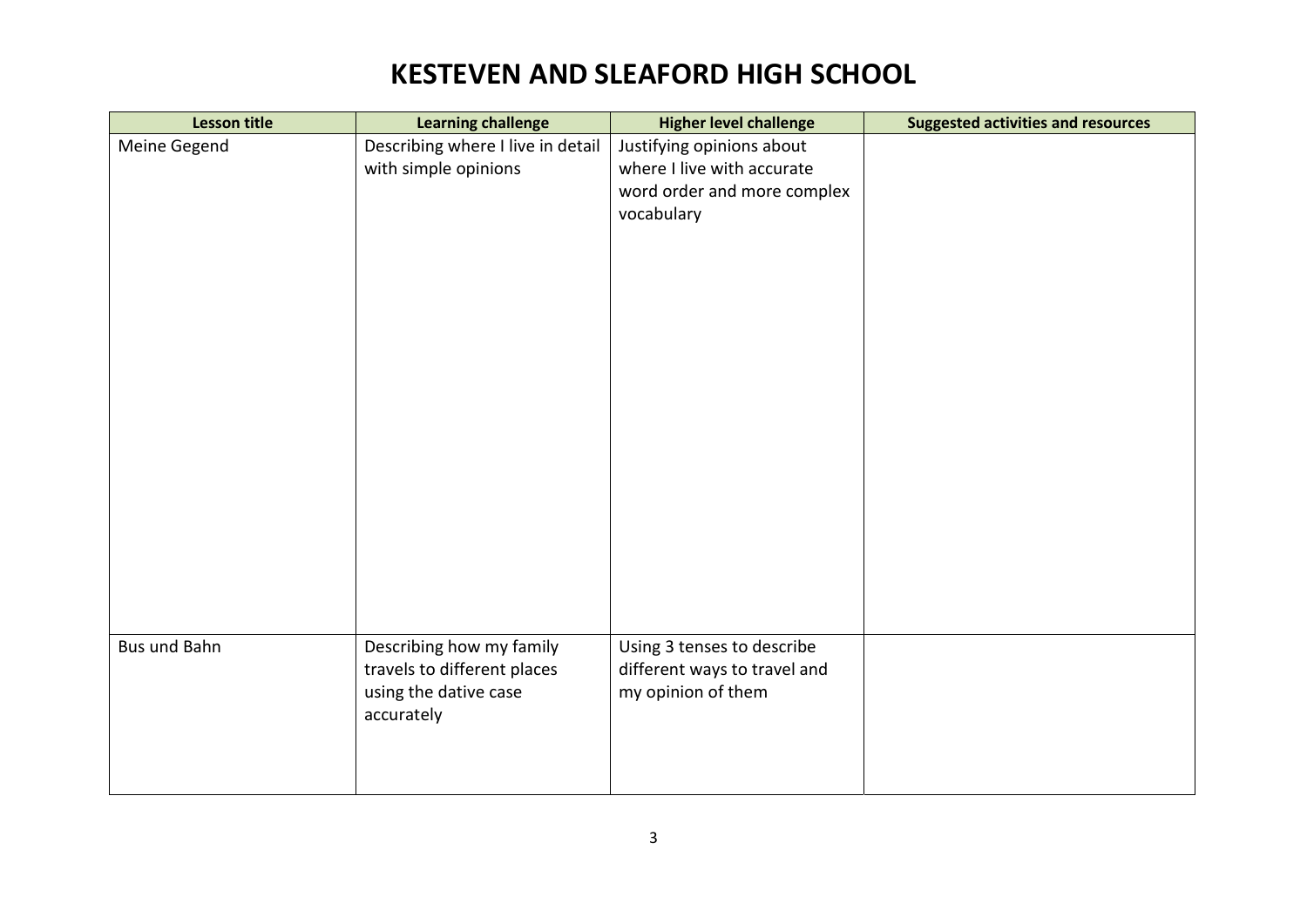| Umweltschutz   | Describing what I do at home<br>which is environmentally<br>friendly / damaging using<br>compound nouns and 3 tenses | Describing the changes in<br>environmental issues at school<br>using compound nouns and 3<br>tenses |  |
|----------------|----------------------------------------------------------------------------------------------------------------------|-----------------------------------------------------------------------------------------------------|--|
| Fünf vor zwölf | Describe different<br>environmental issues and<br>compare solutions                                                  | Use modal verbs to compare<br>solutions to environmental<br>problems                                |  |